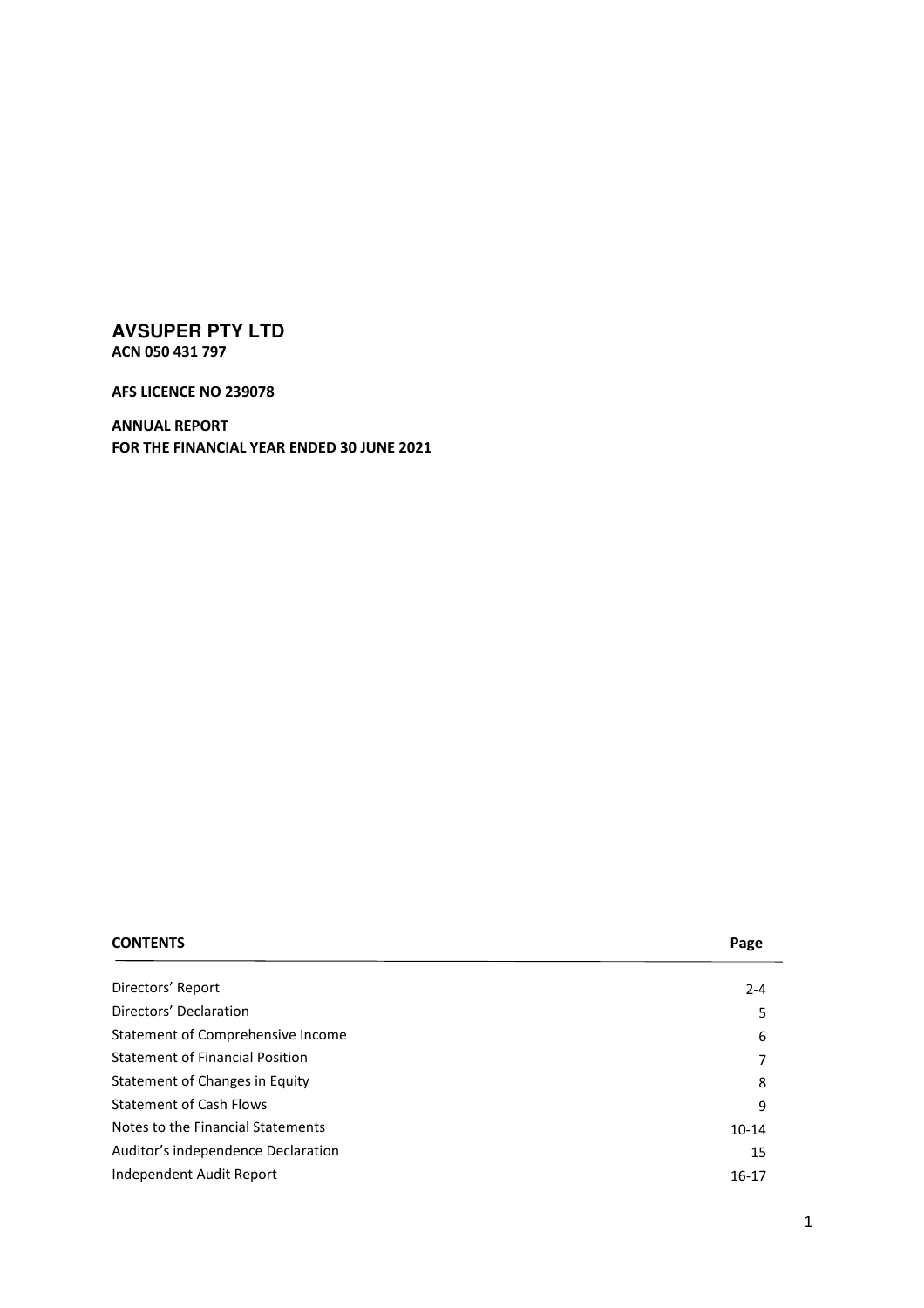## **DIRECTORS' REPORT FOR THE YEAR ENDED 30 JUNE 2021**

The directors of AvSuper Pty Ltd (the "Company") submit herewith the annual report of the Company for the financial year ended 30 June 2021. In order to comply with the provisions of the *Corporations Act 2001*, the directors report as follows:

#### **Directors**

The names of the directors of AvSuper Pty Ltd during or since the end of the financial year are:

| Hylton Mathews (resigned 31 March 2021)  |
|------------------------------------------|
| Stephen Merlicek (resigned 30 June 2021) |
| Julie-Anne Schafer                       |
| Susan Darroch (appointed 25 May 2021)    |
| Tim Rothwell (appointed 27 June 2021)    |
| Julie Orr (appointed 01 July 2021)       |
|                                          |

#### **Directors' Meetings**

During the year, 9 directors' meetings were held. The number of meetings at which directors were in attendance was as follows:

|                         |                    | <b>Directors' Meetings</b> |  |
|-------------------------|--------------------|----------------------------|--|
| <b>Director Name</b>    | No of Meetings     | No of Meetings             |  |
|                         | Eligible to Attend | Attended                   |  |
| <b>Ben Firkins</b>      | 9                  | 9                          |  |
| Denise Allen            | 7                  | 7                          |  |
| <b>Stuart Brades</b>    | 9                  | 9                          |  |
| <b>Geoffrey Burgess</b> | 9                  | 9                          |  |
| Lawrence Cox            | 9                  | 9                          |  |
| Michael Farrell         | 9                  | 9                          |  |
| <b>Hylton Mathews</b>   | 8                  | 8                          |  |
| Stephen Merlicek        | 9                  | 9                          |  |
| Julie-Anne Schafer      | 9                  | 8                          |  |
| Susan Darroch           | 0                  | 0                          |  |
| Tim Rothwell            | 0                  | Ω                          |  |
| Julie Orr               | 0                  | 0                          |  |

## **Principal Activity**

The Company's principal activity in the course of the financial year was to act as Trustee for the AvSuper Fund (the "Fund"). No significant changes in the nature of the activity occurred during the year.

## **Results and Review of Operations**

The Company did not trade or conduct any other activities. The Company did not earn any revenue from acting as Trustee during the financial year or incur any expense as all costs relating to the Company's activities during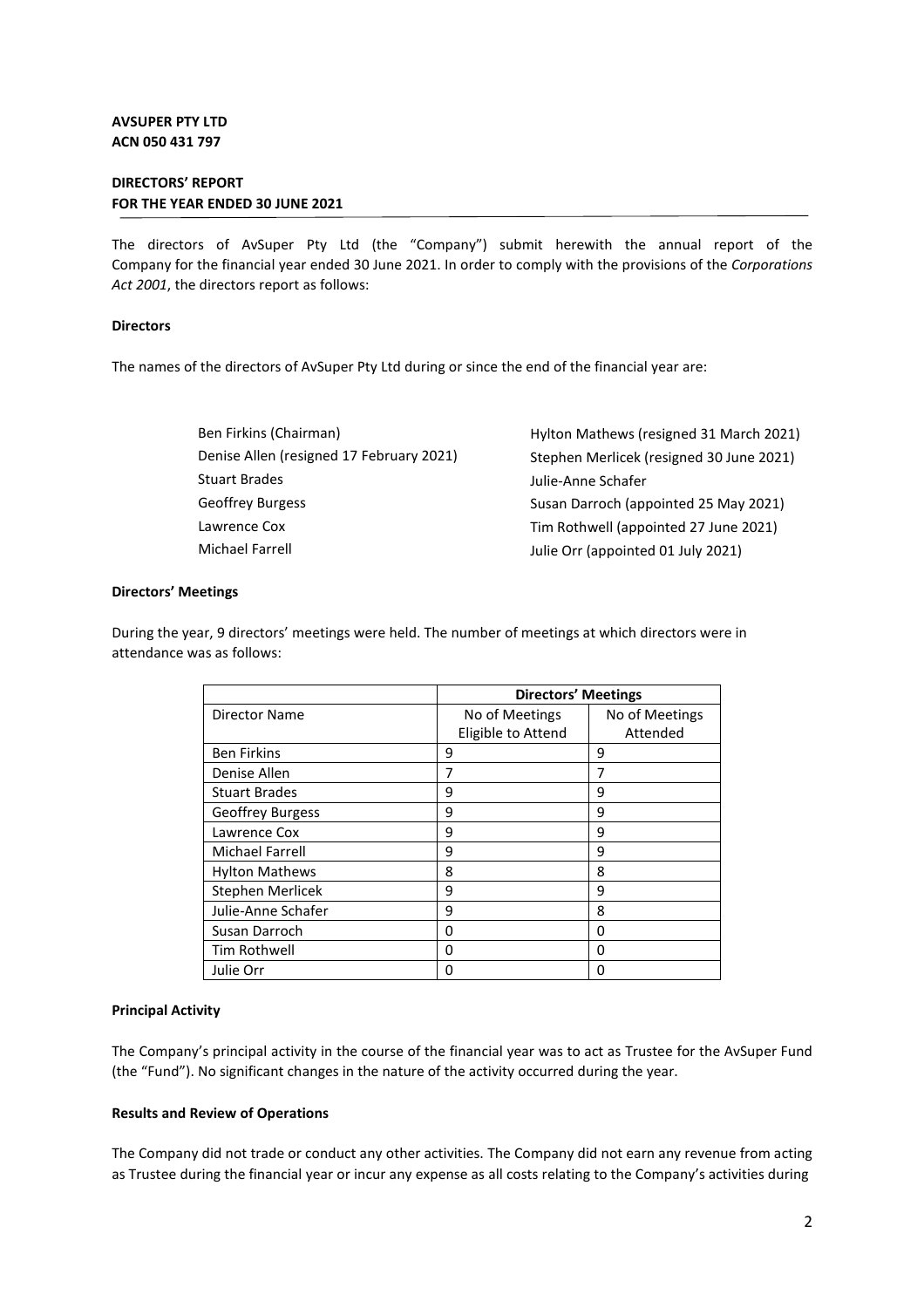## **DIRECTORS' REPORT FOR THE YEAR ENDED 30 JUNE 2021**

the year were paid and borne by the Fund. The profit from ordinary activities after income tax was \$nil (2020 \$nil).

#### **Changes in State of Affairs**

There was no significant change in the state of affairs of the Company during the financial year.

#### **Subsequent Events**

There has not been any matter or circumstance occurring subsequent to the end of the financial year that has significantly affected, or may significantly affect, the operations of the Company, the results of those operations, or the state of affairs of the Company in future financial years.

#### **Future Developments**

At the date of this report, the directors are not aware of any developments likely to have a significant effect upon the Company's operations.

#### **Environmental Regulations**

No significant environmental regulations apply to the Company's operations under a law of the Commonwealth or of a State or Territory of Australia.

## **Dividends**

No dividend has been paid or recommended to be paid during the financial year under review (2020 \$nil).

## **Indemnification of Officers and Auditors**

The Trustee, during the financial year, paid an insurance premium in respect of an insurance policy for the benefit of those directors named and referred to above and the executive officers and employees as defined in the insurance policy. In accordance with commercial practice, the insurance policy prohibits disclosure of the terms of the policy including the nature of the liability insured against and the amount of the premium.

The Company has not otherwise, during or since the financial year, except to the extent permitted by law, indemnified or agreed to indemnify an officer or auditor of the entity against a liability incurred as such an officer or auditor.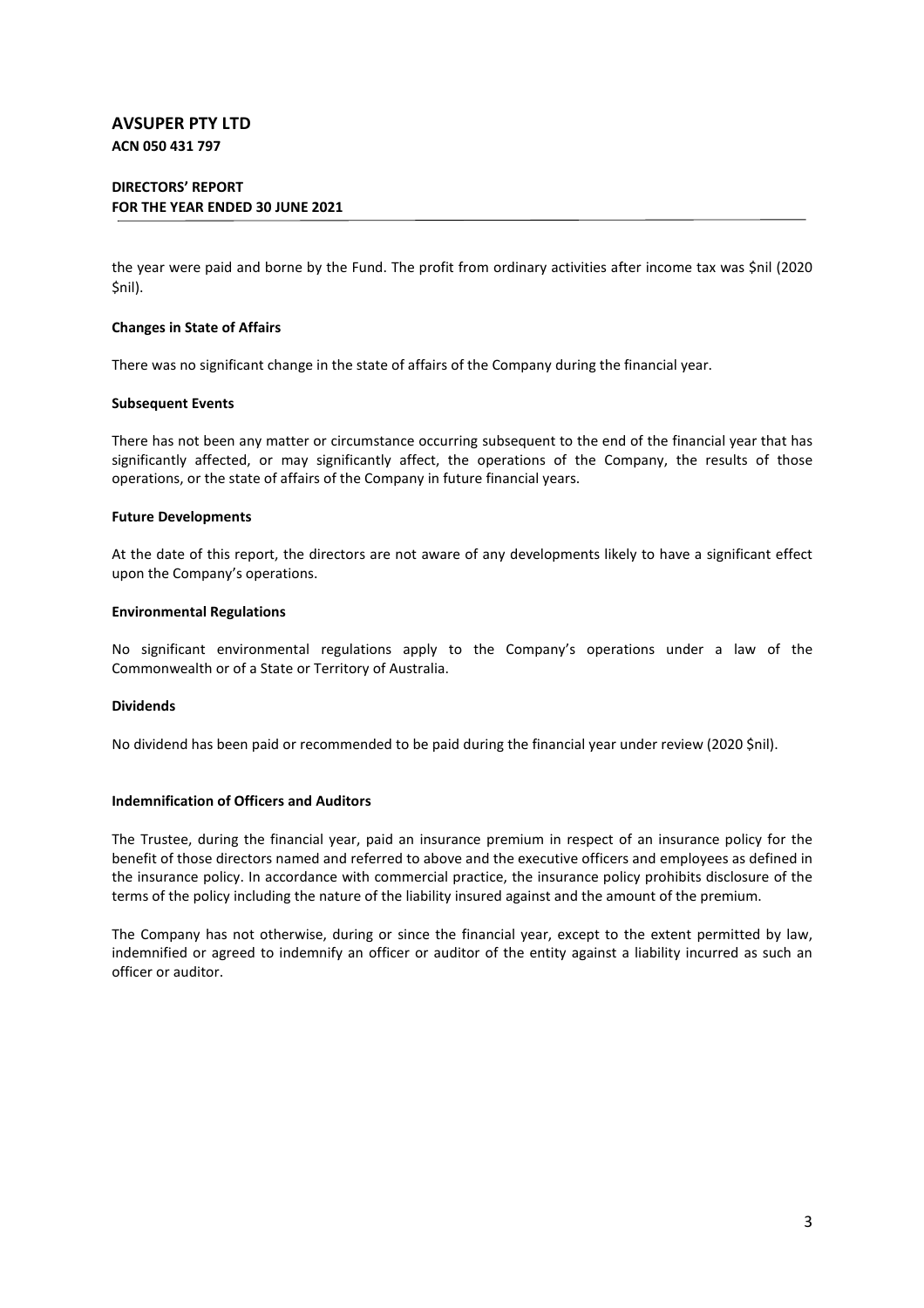**DIRECTORS' REPORT** FOR THE YEAR ENDED 30 JUNE 2021

#### **Auditor's Independence Declaration**

The auditor's independence declaration is included on page 15 of this annual report.

Signed in accordance with a resolution of the directors made pursuant to s. 298 (2) of the Corporations Act 2001.

On behalf of the directors

...........

(Signature)

Director BEN FRX194

(Signature)

Director STUAR-BRADES

Signed at  $\frac{P_{CCTM}}{P_{CCTM}}$  this  $\frac{15^{M}}{M}$  day of  $\frac{P_{CCTM}}{P_{CCTM}}$  2021.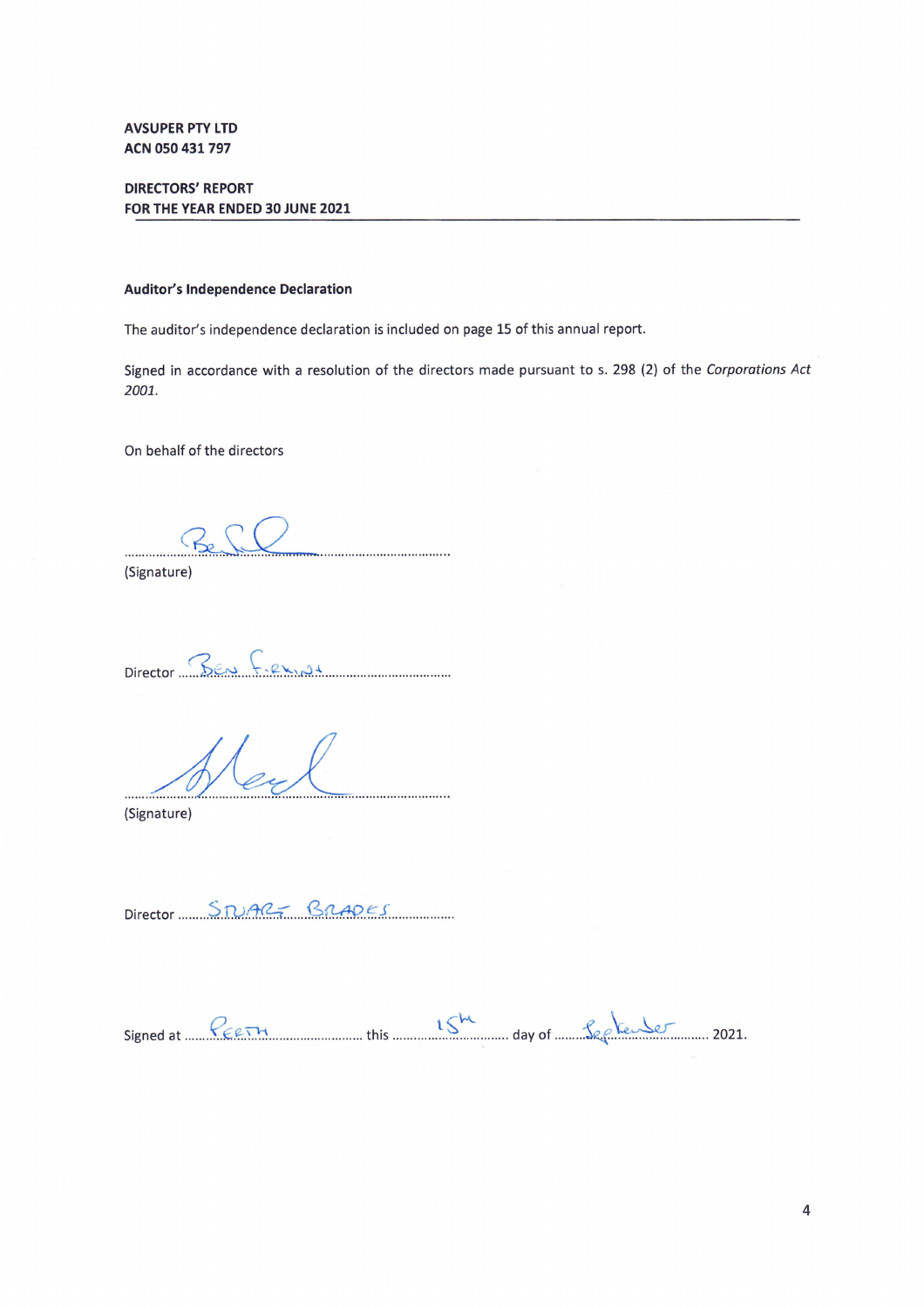# **DIRECTORS' DECLARATION** FOR THE YEAR ENDED 30 JUNE 2021

The directors declare that:

- (a) in the directors' opinion, there are reasonable grounds to believe that the Company will be able to pay its debts as and when they become due and payable.
- (b) in the directors' opinion, the attached financial statements and notes thereto are in accordance with the Corporations Act 2001, including compliance with accounting standards and giving a true and fair view of the financial position and performance of the Company.
- (c) the attached financial statements, and notes thereto, comply with Accounting Standards.

Signed in accordance with a resolution of the directors made pursuant to s.295 (5) of the Corporations Act 2001.

On behalf of the directors

(Signature)

Director Ban F-RKUS

\_\_\_\_\_\_\_\_\_\_\_\_\_\_\_\_\_\_\_\_\_\_\_\_\_\_\_\_\_\_\_\_\_

(Signature)

STUART BRADES Director .....

Signed at Peern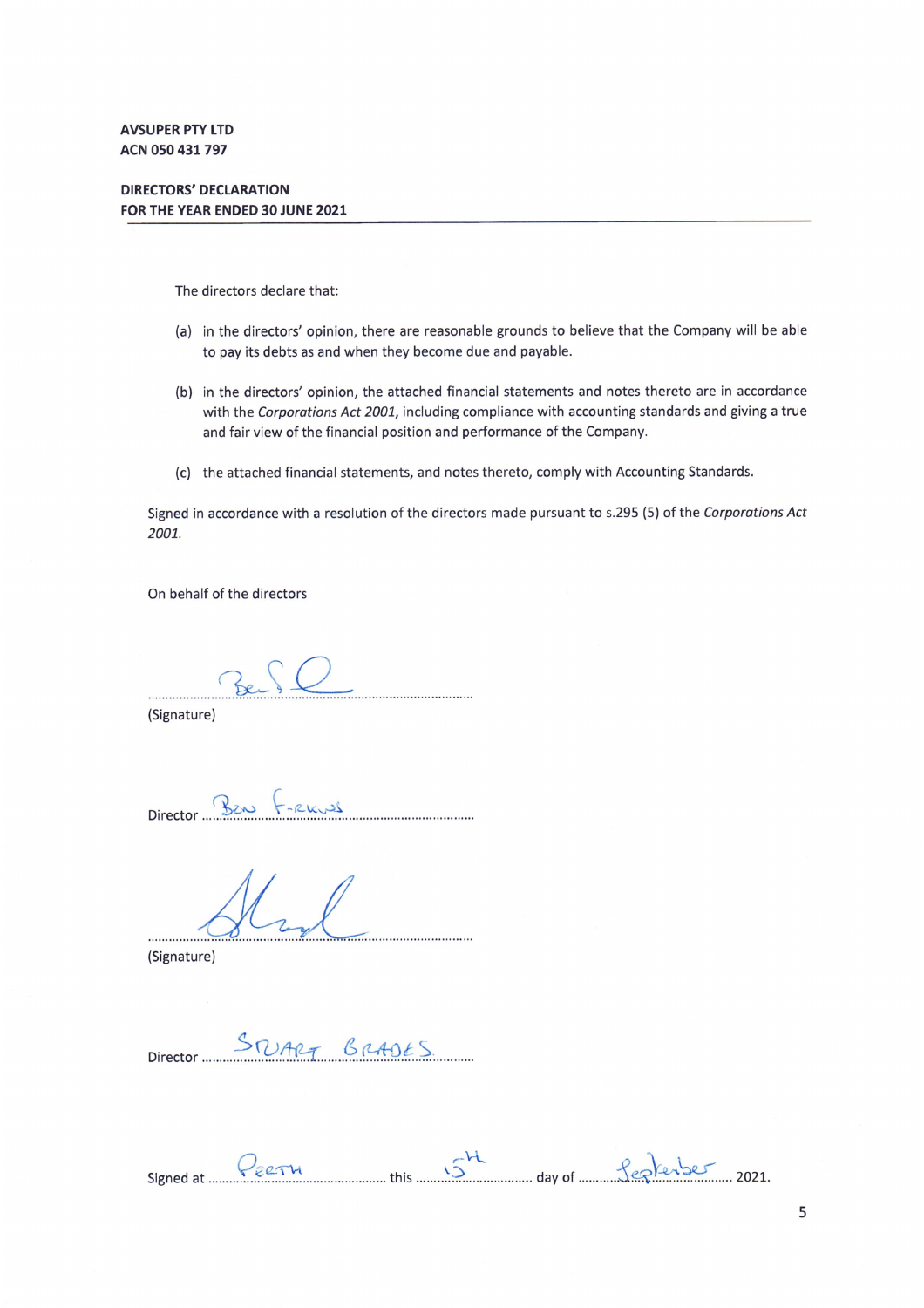# **STATEMENT OF COMPREHENSIVE INCOME FOR THE YEAR ENDED 30 JUNE 2021**

|                                         | 2021<br>\$ | 2020<br>\$ |
|-----------------------------------------|------------|------------|
| Revenue                                 |            |            |
| Expenses                                |            |            |
| Profit before tax                       |            |            |
| Income tax expense                      |            |            |
| <b>Net profit</b>                       |            |            |
| Other comprehensive income              |            |            |
| Total Comprehensive Income for the Year |            |            |

The above statement of profit or loss and other comprehensive income should be read in conjunction with the accompanying notes.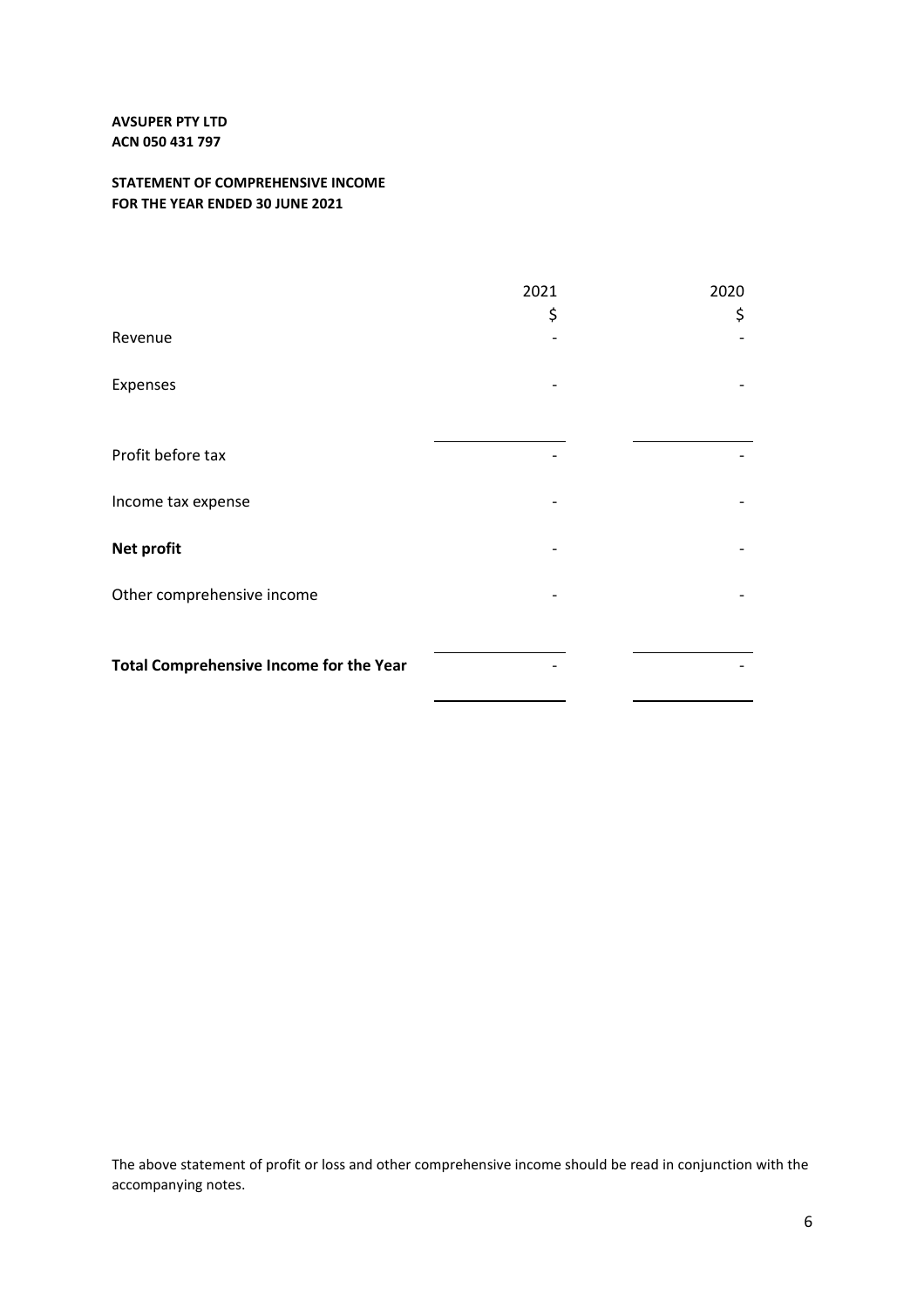# **STATEMENT OF FINANCIAL POSITION AS AT 30 JUNE 2021**

|                            | <b>Note</b> | 2021<br>\$       | 2020<br>\$ |
|----------------------------|-------------|------------------|------------|
| <b>Assets</b>              |             |                  |            |
| <b>Current Assets</b>      |             |                  |            |
| Cash & cash equivalents    |             | 9                | 9          |
| Total current assets       |             | 9                | 9          |
| <b>Total assets</b>        |             | $\boldsymbol{9}$ | 9          |
| <b>Liabilities</b>         |             |                  |            |
| <b>Current Liabilities</b> |             |                  |            |
| <b>Other Liabilities</b>   |             |                  |            |
| <b>Total Liabilities</b>   |             |                  |            |
| <b>Net Assets</b>          |             | $\boldsymbol{9}$ | 9          |
| Equity                     |             |                  |            |
| Contributed equity         | 8           | 9                | 9          |
| <b>Total Equity</b>        |             | 9                | 9          |

The above statement of financial position should be read in conjunction with the accompanying notes.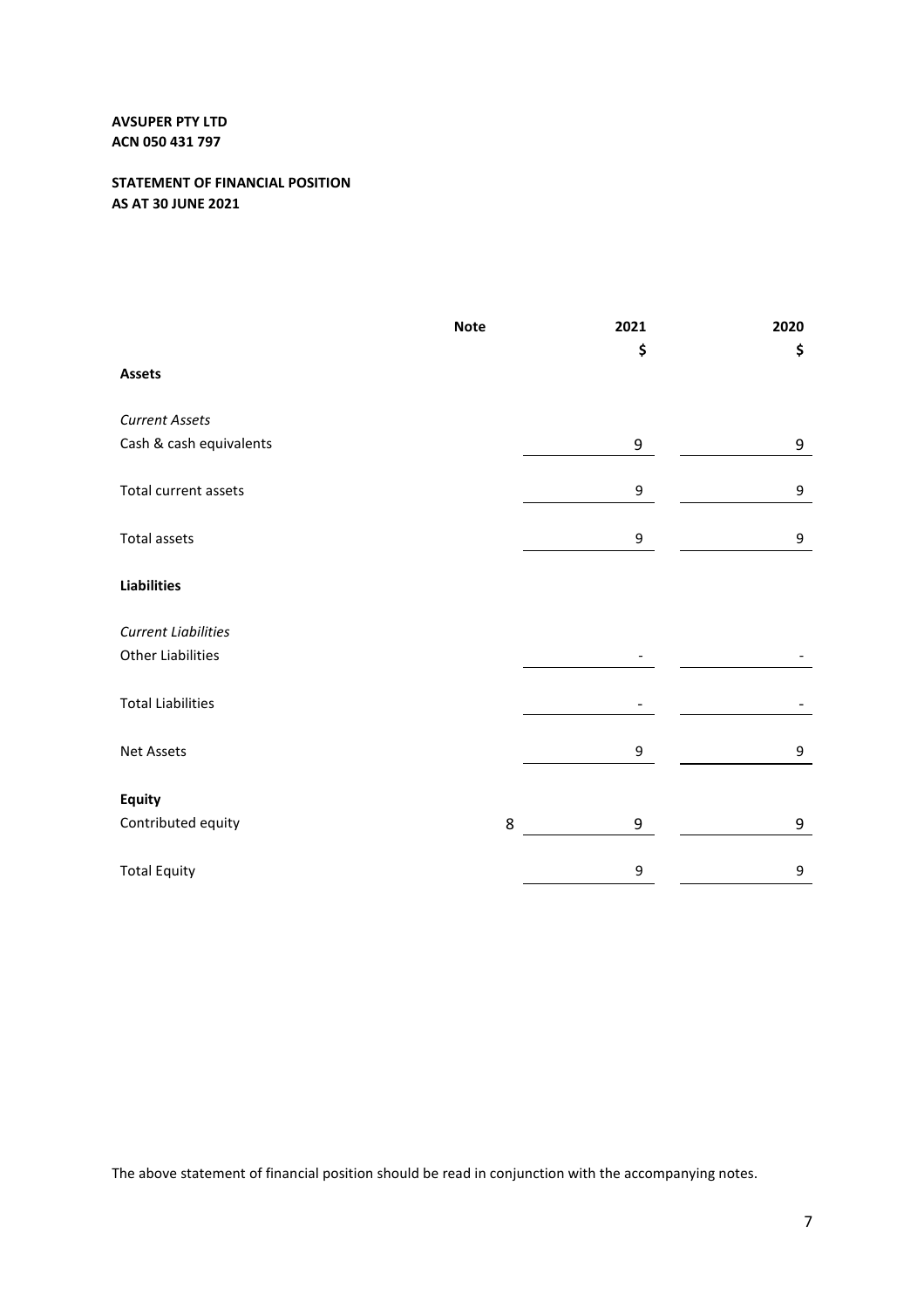# **STATEMENT OF CHANGES IN EQUITY FOR THE YEAR ENDED 30 JUNE 2021**

|                                                | <b>Note</b> | 2021 | 2020 |
|------------------------------------------------|-------------|------|------|
| Balance at the beginning of the financial year |             |      |      |
| Profit or loss for the year                    |             |      |      |
| Other comprehensive income for the year        |             |      |      |
| Total comprehensive income for the year        |             |      |      |
| Issue of shares in the year                    |             |      |      |
| Balance at the end of the financial year       | 8           | q    |      |

The above statement of changes in equity should be read in conjunction with the accompanying notes.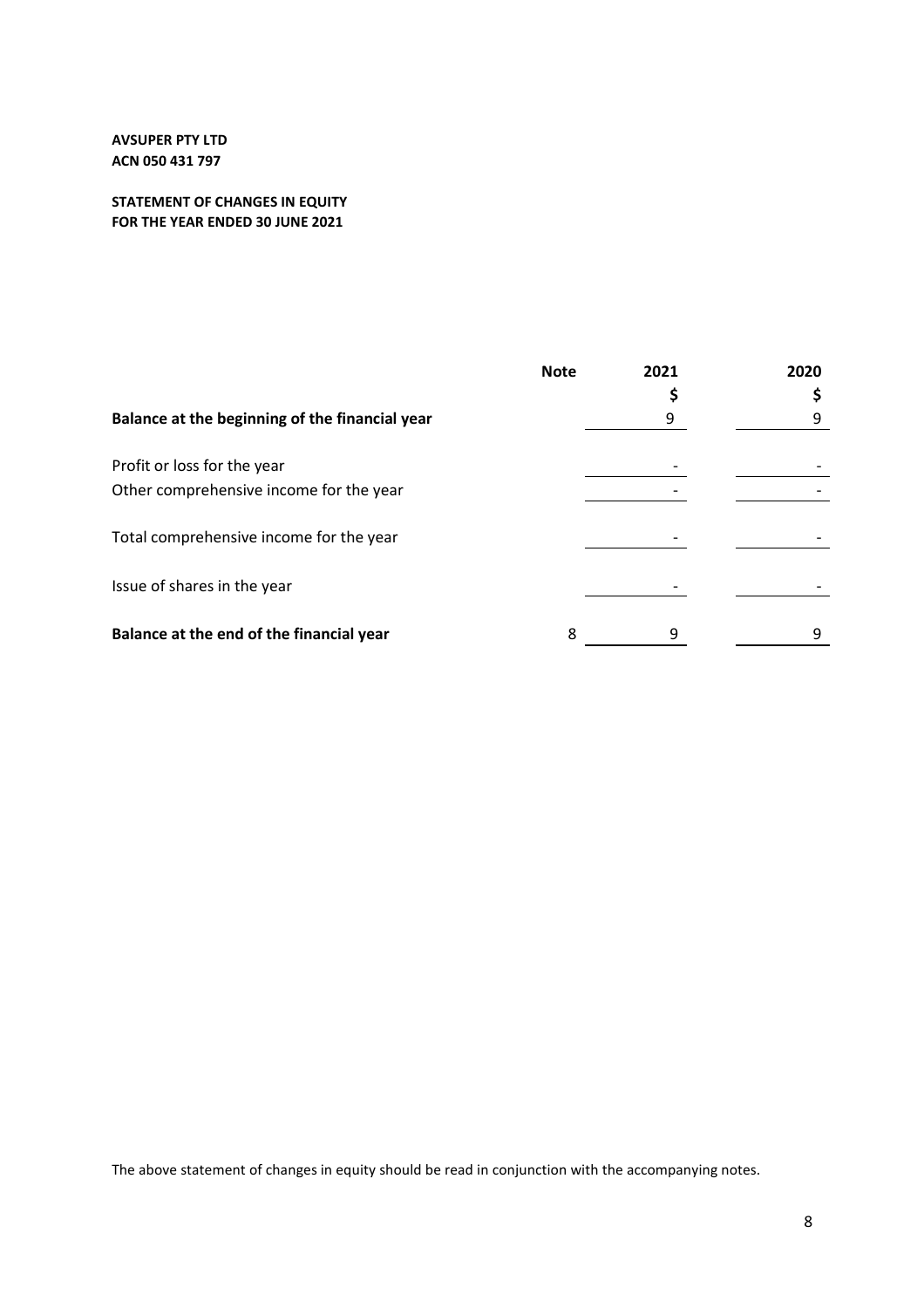# **STATEMENT OF CASH FLOWS FOR THE YEAR ENDED 30 JUNE 2021**

|                                                           | 2021 | 2020 |
|-----------------------------------------------------------|------|------|
| Cash flows from operating activities                      | \$   |      |
| Cash flows from investing activities                      |      |      |
| Cash flows from financing activities                      |      |      |
| Net increase in cash and cash equivalents                 |      |      |
| Cash and cash equivalents at the beginning of the<br>year | 9    | 9    |
| Cash and cash equivalents at the end of the year          | 9    | 9    |

The above cash flow statement should be read in conjunction with the accompanying notes.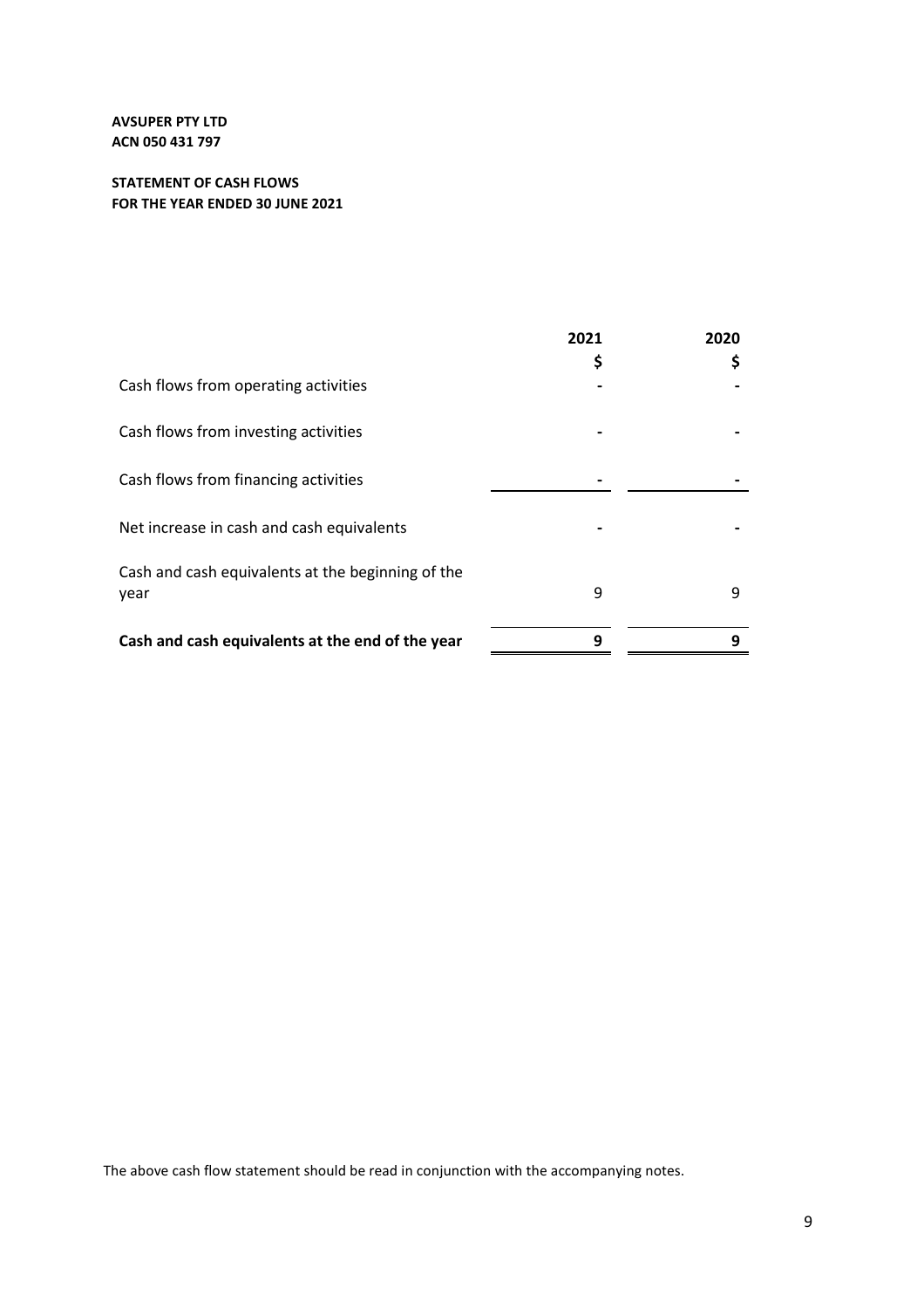# **NOTES TO THE FINANCIAL STATEMENTS FOR THE YEAR ENDED 30 JUNE 2021**

## **1. General information**

AvSuper Pty Ltd (the "Company") is a proprietary company limited by shares that is incorporated and domiciled in Australia.

The registered address and principal place of business is:

 Suite 2, Level 5 221 London Circuit Canberra City ACT 2601

The Company's principal activity is to act as Trustee for the AvSuper Fund (the "Fund").

For the purpose of preparing the financial statements, the Company is a not-for-profit entity.

The Company was incorporated on 10 December 1990.

The financial statements were authorised for issue by the directors on 15 September 2021.

## **2. Adoption of New and Revised Accounting Standards**

## **Accounting standards and interpretations effective for the current financial year**

There were no new and revised standards and interpretations adopted in these financial statements.

## **Accounting standards issued but not yet effective**

At the date of authorisation of the financial statements, there were no new and revised Standards and Interpretations, which were applicable to the entity but not yet effective.

## **3. Summary of Significant Accounting Policies**

The following significant accounting policies have been adopted in the preparation and presentation of the financial report.

## **a) Statement of Compliance**

The financial report is a general purpose financial report which has been prepared in accordance with the *Corporations Act 2001*, Australian Accounting Standards and Interpretations, and complies with other requirements of the law.

Accounting Standards include Australian equivalents to International Financial Reporting Standards ("AIFRS"). Compliance with the AIFRS ensures that the financial statements and notes of the Company comply with International Financial Reporting Standards ("IFRS").

## **b) Basis of Preparation**

The financial statements have been prepared on the historical cost basis. Cost is based on the fair value of the consideration given in exchange for assets. All amounts are presented in Australian dollars, unless otherwise noted.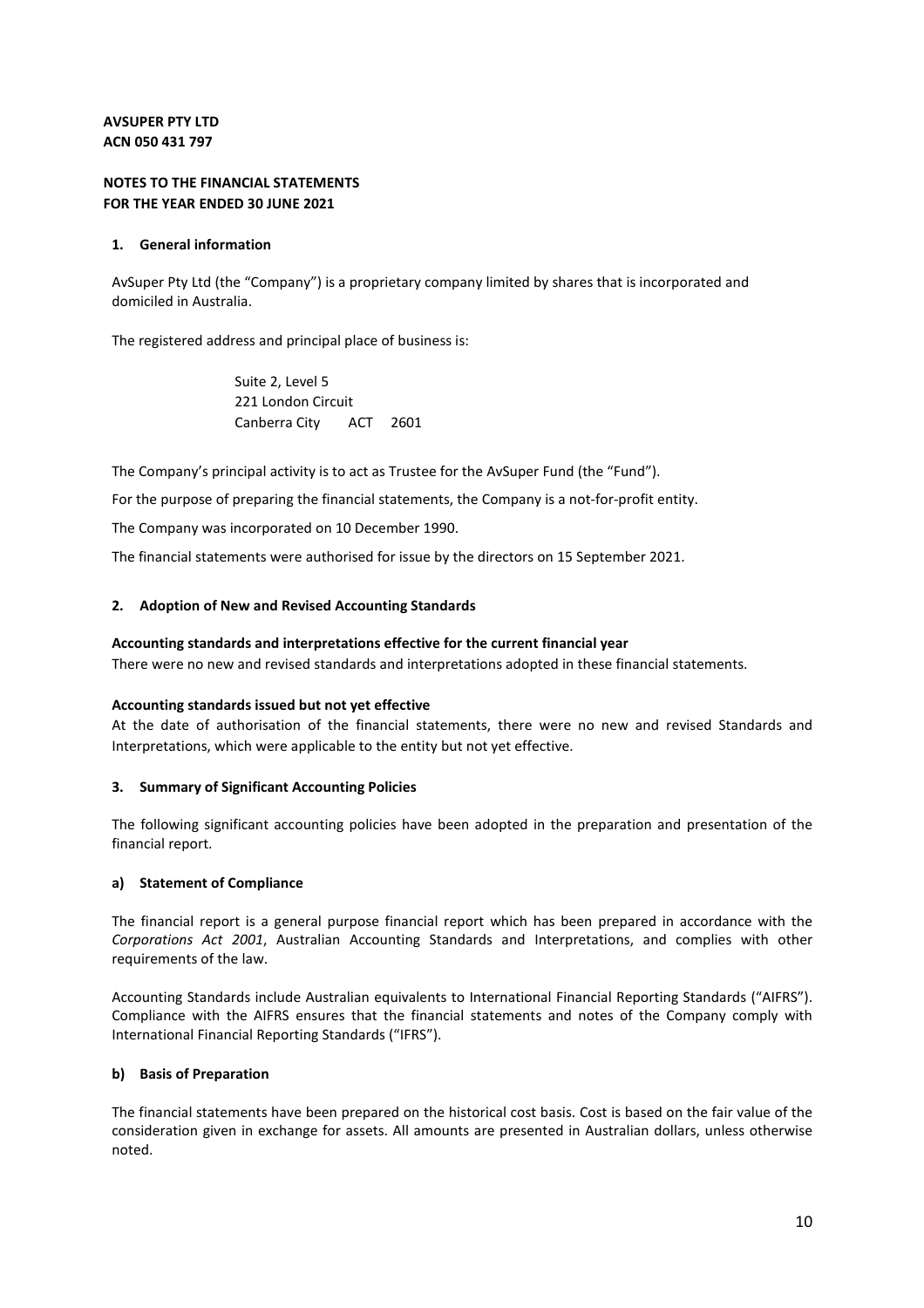# **NOTES TO THE FINANCIAL STATEMENTS FOR THE YEAR ENDED 30 JUNE 2021**

## **3. Summary of Significant Accounting Policies (continued)**

#### **c) Revenue Recognition**

Revenue is measured at the fair value of the consideration received or receivable.

#### **d) Cash and cash equivalents**

Cash comprises of cash on hand. Cash equivalents are short-term, highly liquid investments that are readily convertible to known amounts of cash and which are subject to an insignificant risk of changes in value.

## **e) Net profit**

All expenditure in administering the Fund is paid for by the Fund. Accordingly, the net profit is \$nil for the financial year.

#### **f) Significant Accounting Judgements**

There have been no significant accounting estimates or judgements for the year ended 30 June 2021.

#### **4. Trustee Liabilities and Right of Indemnity**

The Company acts solely as Trustee for the Fund and the Company has incurred liabilities on behalf of the Fund in its capacity as Trustee of that entity.

The directors believe that the assets of the Fund are both in a form appropriate and sufficient to meet the Trustee's right of indemnity from the Fund for liabilities incurred on behalf of the Fund as and when they fall due.

The Trustee liabilities and right of indemnity at balance date are as follows:

|                                                    | 2021          | 2020          |
|----------------------------------------------------|---------------|---------------|
|                                                    | \$            |               |
| <b>LIABILITIES</b>                                 |               |               |
| Creditors and accruals                             | 13,411,766    | 6,219,570     |
| Deferred tax                                       | 41,316,188    | 20,670,866    |
| Accrued benefit liabilities                        | 2,427,284,264 | 2,171,816,342 |
|                                                    |               |               |
| <b>TOTAL LIABILITIES</b>                           | 2,482,012,218 | 2,198,706,778 |
|                                                    |               |               |
| Right of indemnity for liabilities incurred by the |               |               |
| Company on behalf of the Fund                      | 2,697,835,355 | 2,389,691,448 |

The Fund is in a satisfactory financial position as at reporting date with the amount of net assets available to pay benefits exceeding the accrued benefits.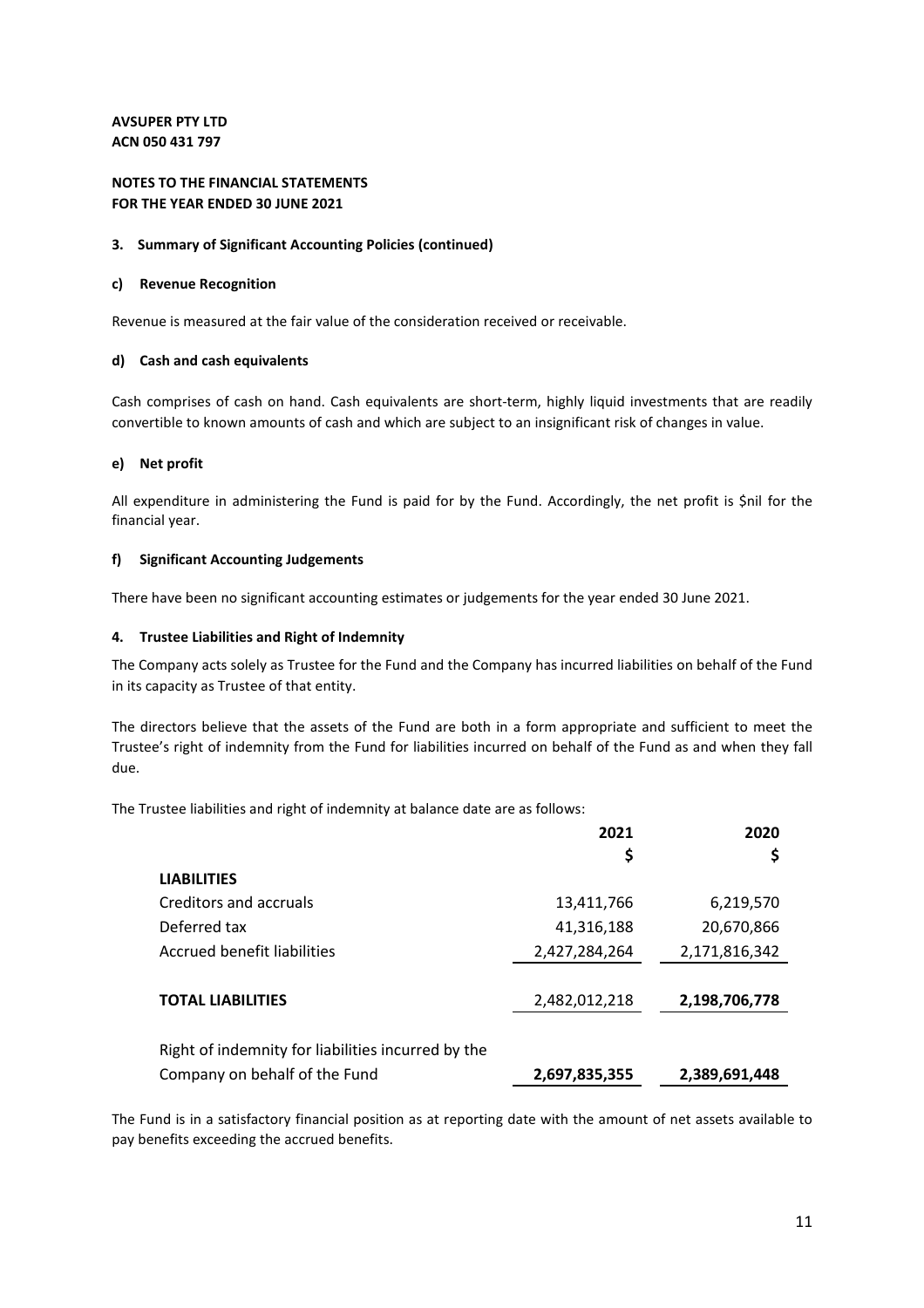# **NOTES TO THE FINANCIAL STATEMENTS FOR THE YEAR ENDED 30 JUNE 2021**

#### **5. Related Parties**

#### **a) Key management personnel**

Key management personnel of the Company during the year were:

#### **Directors:**

| Ben Firkins (Chairman)                   | Hylton Mathews (resigned 31 March 2021)  |
|------------------------------------------|------------------------------------------|
| Denise Allen (resigned 17 February 2021) | Stephen Merlicek (resigned 30 June 2021) |
| <b>Stuart Brades</b>                     | Julie-Anne Schafer                       |
| <b>Geoffrey Burgess</b>                  | Susan Darroch (appointed 25 May 2021)    |
| Lawrence Cox                             | Tim Rothwell (appointed 27 June 2021)    |
| Michael Farrell                          | Julie Orr (appointed 01 July 2021)       |

#### **Other members of key management personnel:**

Chief Executive Officer: Michelle Wade (resigned 26 February 2021)

Chief Executive Officer: Michael Sykes (appointed 6 April 2021)

Executive Manager Finance & Risk: Nicholas Smith

## **b) Key management personnel compensation**

Key management personnel compensation for the years ended 30 June is set out below:

|                     | 2021      | 2020      |
|---------------------|-----------|-----------|
|                     |           |           |
| Short-term benefits | 1,227,748 | 1,158,671 |
| Long-term benefits  | 121,262   | 260,379   |
| Total               | 1,349,009 | 1,419,050 |

All compensation is paid by the Fund on behalf of AvSuper Pty Ltd.

#### **c) Related party transactions**

There have been no other related party transactions during the year ended 30 June 2021 (2020 \$nil).

#### **6. Contingent liabilities**

For the years ended 30 June 2021 and 2020 the directors do not believe that there are any contingent liabilities.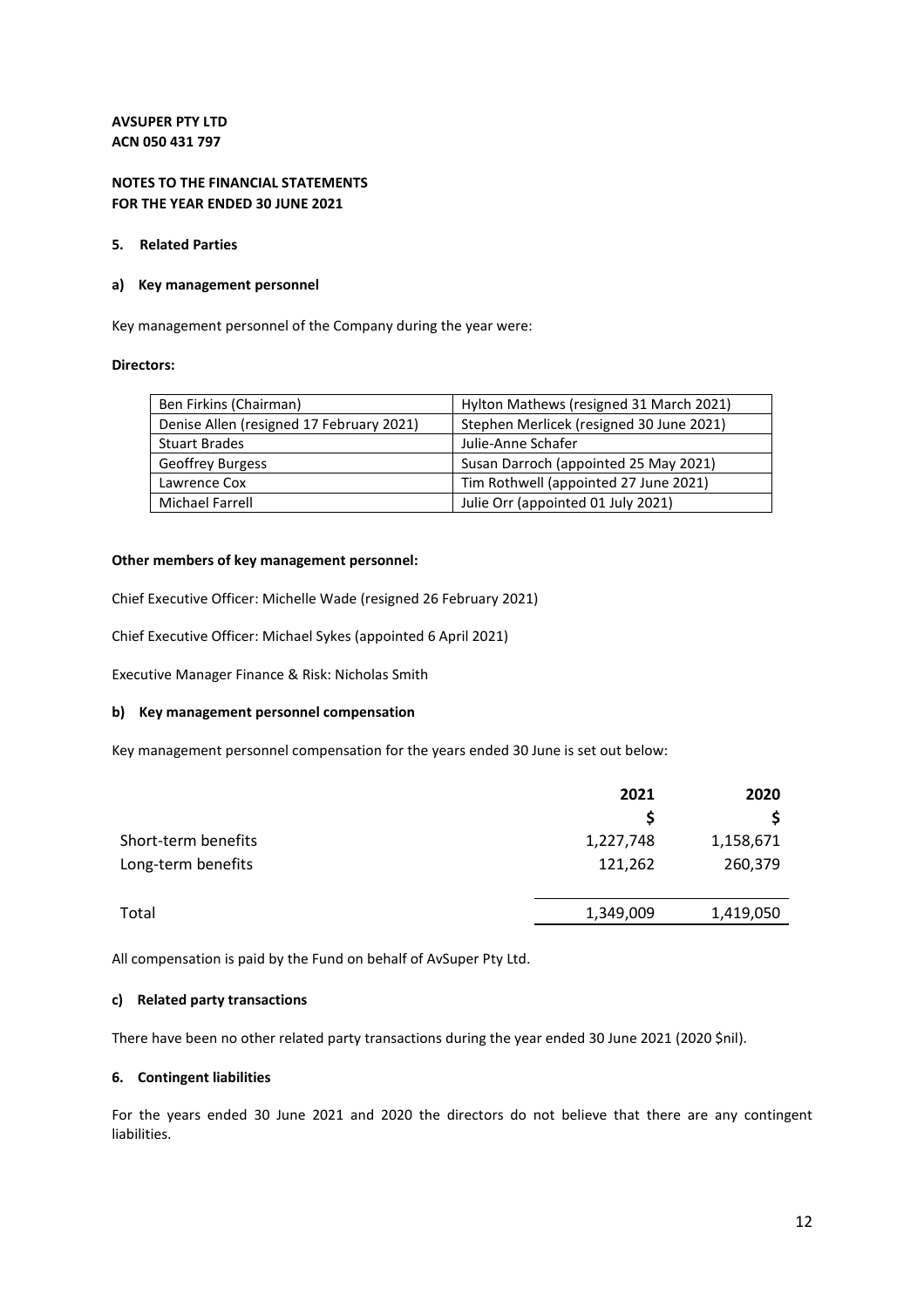# **NOTES TO THE FINANCIAL STATEMENTS FOR THE YEAR ENDED 30 JUNE 2021**

## **7. Remuneration of Auditors**

The Company financial statements are audited in connection with the financial statements of the Fund and the audit fees and other services are paid by the Fund.

Ernst and Young were appointed by the Trustee to provide services as the auditor for the year ended 30 June 2021.

|                                          | 2021  | 2020  |
|------------------------------------------|-------|-------|
| Ernst and Young:                         |       |       |
| Audit of financial report and compliance | 3,465 | 3,421 |
|                                          | 3,465 | 3,421 |

## **8. Contributed Equity**

|                                                          | 2021 | 2020 |
|----------------------------------------------------------|------|------|
|                                                          |      |      |
| Ordinary shares at the beginning of the reporting period |      |      |
| Share issued during the period                           | -    |      |
| Ordinary shares at the end of the reporting period       |      |      |

# **9. Financial Instruments**

The entity has no significant exposure to any financial risks (which includes market, credit and liquidity risk) due to the nature of the Company's activities.

## **10. Commitments**

There were no capital or expenditure commitments as at 30 June 2021 or 30 June 2020.

## **11. Subsequent Events**

Since 30 June 2021 there have been no matters or circumstances that have materially affected or may materially affect the operations of the Company, the results of these operations, or the financial position of the Company in future financial years.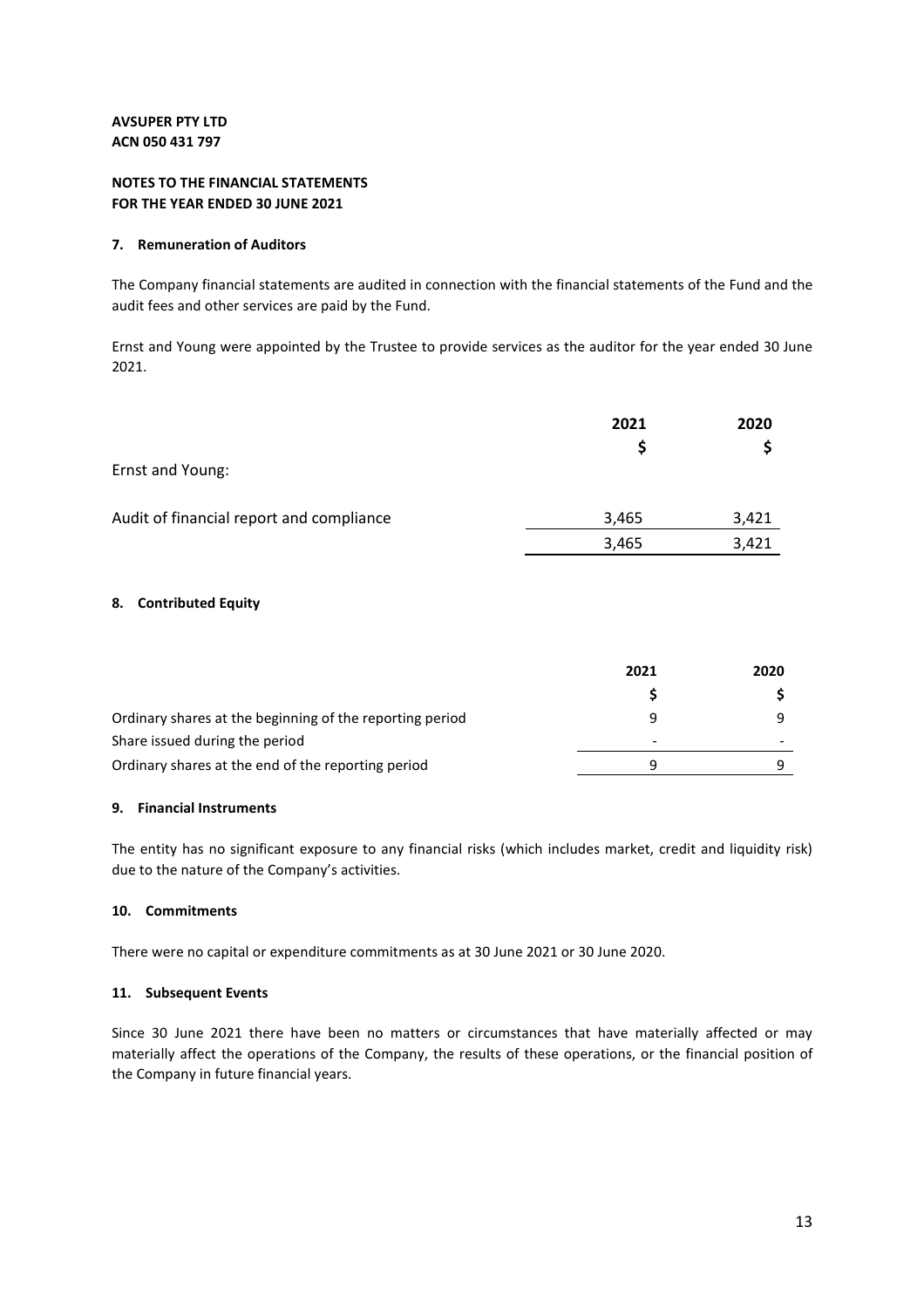**AUDITOR'S INDEPENDENCE DECLARATION**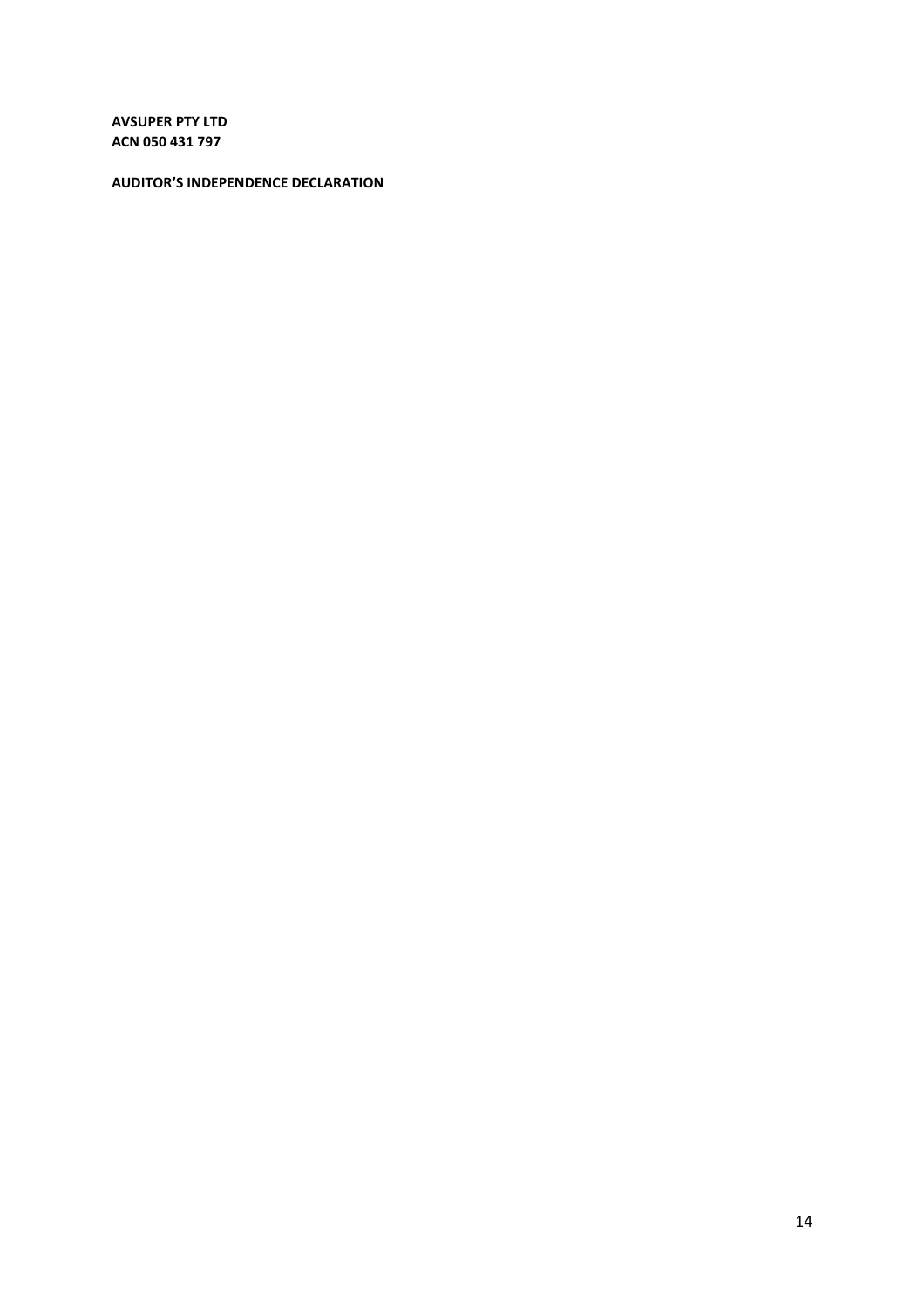# **INDEPENDENT AUDIT REPORT**